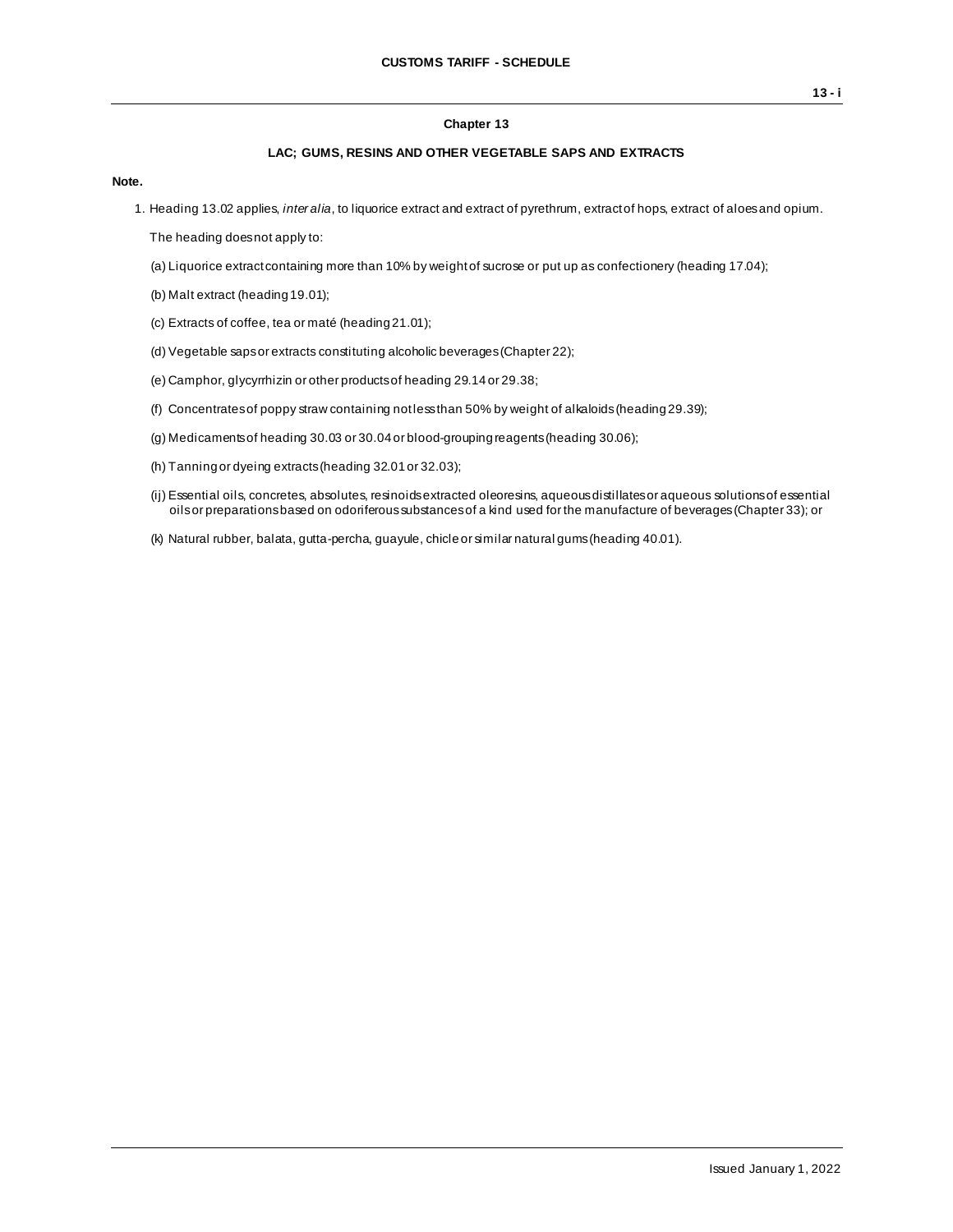## **CUSTOMS TARIFF - SCHEDULE**

| <b>Tariff</b><br>Item   | SS | <b>Description of Goods</b>                                                                                                                                                            | Unit of<br>Meas.  | <b>MFN</b><br><b>Tariff</b> | <b>Applicable</b><br><b>Preferential Tariffs</b>                                                                            |
|-------------------------|----|----------------------------------------------------------------------------------------------------------------------------------------------------------------------------------------|-------------------|-----------------------------|-----------------------------------------------------------------------------------------------------------------------------|
| 13.01                   |    | Lac; natural gums, resins, gum-resins and oleoresins (for example,<br>balsams).                                                                                                        |                   |                             |                                                                                                                             |
|                         |    | 1301.20.00 00 -Gum Arabic                                                                                                                                                              | <b>KGM</b>        | Free                        | CCCT, LDCT, GPT, UST,<br>MXT, CIAT, CT, CRT, IT,<br>PT, COLT, JT, PAT, HNT,<br>KRT, CEUT, UAT,<br>CPTPT, UKT: Free          |
| 1301.90.00              |    | -Other                                                                                                                                                                                 |                   | Free                        | CCCT, LDCT, GPT, UST,<br>MXT, CIAT, CT, CRT, IT,<br>PT, COLT, JT, PAT, HNT,<br>KRT, CEUT, UAT,<br>CPTPT, UKT: Free          |
|                         |    |                                                                                                                                                                                        | <b>KGM</b><br>KGM |                             |                                                                                                                             |
| 13.02                   |    | Vegetable saps and extracts; pectic substances, pectinates and<br>pectates; agar-agar and other mucilages and thickeners, whether or not<br>modified, derived from vegetable products. |                   |                             |                                                                                                                             |
|                         |    | -Vegetable saps and extracts:                                                                                                                                                          |                   |                             |                                                                                                                             |
| 1302.11.00 00 - - Opium |    |                                                                                                                                                                                        | <b>KGM</b>        | Free                        | CCCT, LDCT, UST,<br>MXT, CIAT, CT, CRT, IT,<br>PT, COLT, JT, PAT, HNT,<br>KRT, CEUT, UAT,<br>CPTPT, UKT: Free               |
|                         |    | 1302.12.00 00 - - Of liquorice                                                                                                                                                         | <b>KGM</b>        | Free                        | CCCT, LDCT, GPT, UST,<br>MXT, CIAT, CT, CRT, IT,<br>NT, SLT, PT, COLT, JT,<br>PAT, HNT, KRT, CEUT,<br>UAT, CPTPT, UKT: Free |
|                         |    | 1302.13.00 00 - - Of hops                                                                                                                                                              | <b>KGM</b>        | Free                        | CCCT, LDCT, GPT, UST,<br>MXT, CIAT, CT, CRT, IT,<br>NT, SLT, PT, COLT, JT,<br>PAT, HNT, KRT, CEUT,<br>UAT, CPTPT, UKT: Free |
|                         |    | 1302.14.00 00 - - Of ephedra                                                                                                                                                           | KGM               | Free                        | CCCT, LDCT, GPT, UST,<br>MXT, CIAT, CT, CRT, IT,<br>NT, SLT, PT, COLT, JT,<br>PAT, HNT, KRT, CEUT,<br>UAT, CPTPT, UKT: Free |
| 1302.19.00              |    | - -Other                                                                                                                                                                               |                   | Free                        | CCCT, LDCT, GPT, UST,<br>MXT, CIAT, CT, CRT, IT,<br>NT, SLT, PT, COLT, JT,<br>PAT, HNT, KRT, CEUT,<br>UAT, CPTPT, UKT: Free |
|                         |    |                                                                                                                                                                                        | KGM<br>KGM        |                             |                                                                                                                             |
|                         |    |                                                                                                                                                                                        |                   |                             |                                                                                                                             |